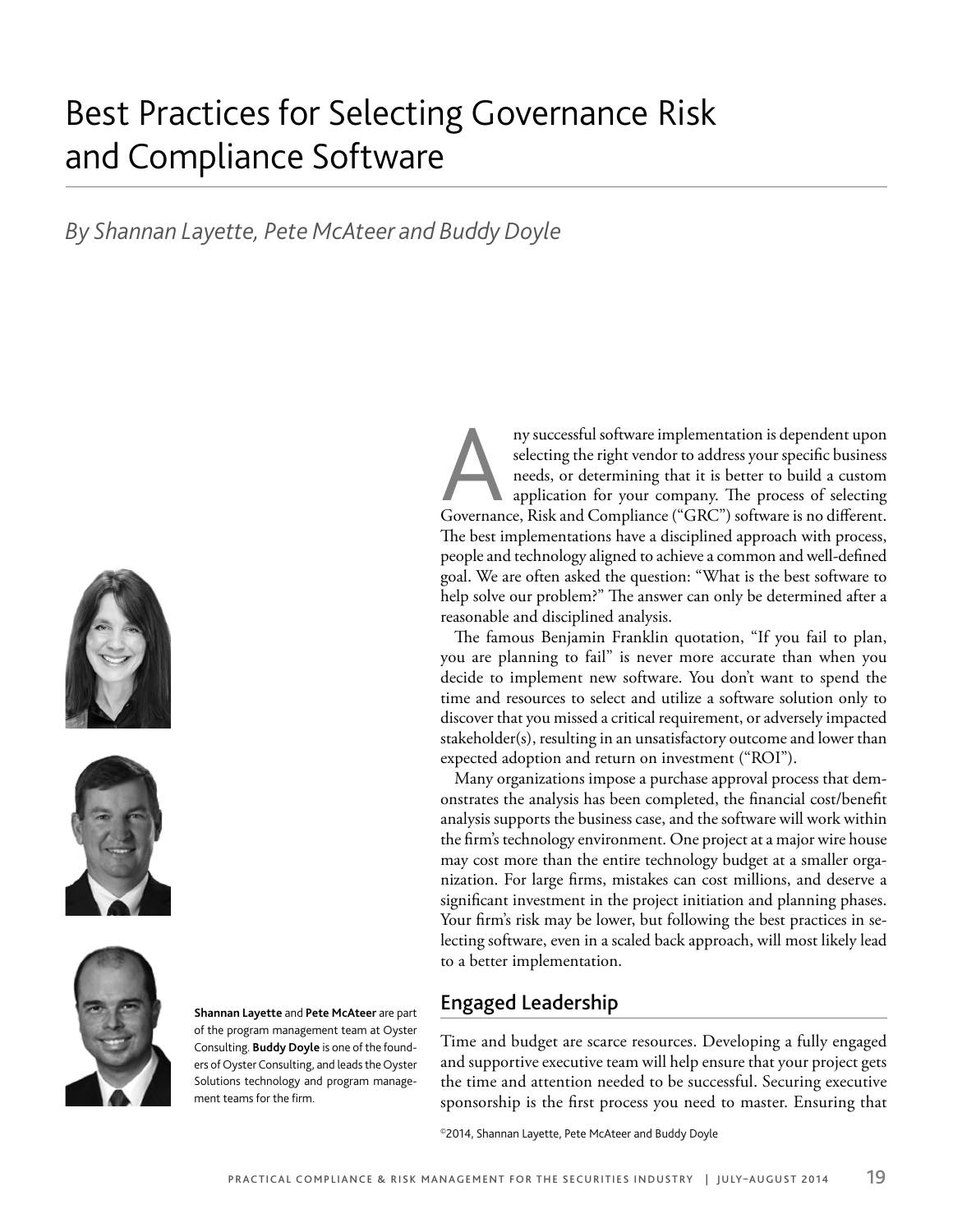the firm's business model(s) and risk management needs are thoughtfully considered will often lead to a commitment to creating more efficient processes, introducing new processes, enhancing capabilities, and solving problems with a software solution.

Start this process by defining what you want to achieve by having this software. There are several approaches that will help your executives evaluate this decision:

- We are not able to comply with new or existing ш regulations or expectations without additional software;
- We need to replace our existing provider;
- We will lower costs; and/or
- We will mitigate or avoid risk if we implement the new technology.

Once the company is committed to conducting an in-depth analysis and the desired end-state target has been somewhat defined, begin to identify the key stakeholders. It is vitally important that the executive sponsor enlists the leaders whose functions or processes may be directly or indirectly impacted to participate in the process. These leaders are likely to include risk management, legal, compliance, operations, technology, and sales.

Each of these groups should be not just represented, but fully engaged at the outset, as their input will be critical to business case development, developing clear business requirements, and ensuring a successful, targeted vendor request for proposal ("RFP") process. If the business leader delegates the project to someone else, make sure he or she empowers the delegate to speak with the full authority of the leader when decisions are made. Otherwise, if clear requirements cannot be elicited efficiently and are not fully vetted by accountable leaders, re-visiting previously con-

*The famous Benjamin Franklin quotation, "If you fail to plan, you are planning to fail" is never more accurate than when you decide to implement new software.*

firmed decisions or requirements will significantly impact scope, schedule, and budget.

Involving the affected leadership team from the beginning will also mitigate future scope creep, help ensure that the implementation will realize the intended benefits, and help to ensure the change will be sustainable. Their direct engagement and contribution into the business case will increase their individual ownership and deepen their commitment.

Assigning an experienced project manager ("PM") or program management office ("PMO") lead is recommended to drive these activities. The PM's role is critical to ensuring the correct requirements are identified and the RFP process is well defined and diligently followed. The PM ensures appropriate representation, is active throughout the critical planning processes, makes certain the requirements are complete, and ensures that any obstacles, risks or issues identified can be captured, tracked and managed efficiently and effectively. There is also tremendous value offered by an objective leader who can facilitate key decisions, manage downstream impacts, identify and resolve potential functional collisions and socialize status among the impacted teams.

The impact of a new system implementation that did not include all of the end users' input and requirements could cause the entire project to be scuttled after implementation. If some system functions or business processes were not accounted for, or process change decisions are not articulated on a timely basis, the project can fail, and the project team could also experience some career changes. Strong change control processes, effective communication, and accurate assessments of the project are skills that strong project managers have, and they can make or break a project.

#### **Building the Business Case**

Once the project's leadership team is established, it is imperative that all leaders influence the business case and agree that the business problem(s) or opportunities should be addressed with software solutions. Will the functionality clearly serve

> the firm's needs and address the problem, or will certain functionality or workflows create unintended consequences? Reaching a consensus on the project objective and the problem statement is crucial. This will ensure not only that specific

concerns are addressed but also that there is transparency across functional teams.

Functional teams will typically include sales, branch managers, operations support, compliance, trading, risk, and finance departments. These teams all share the same organizational goals to get as much revenue as you can earn honestly, and keep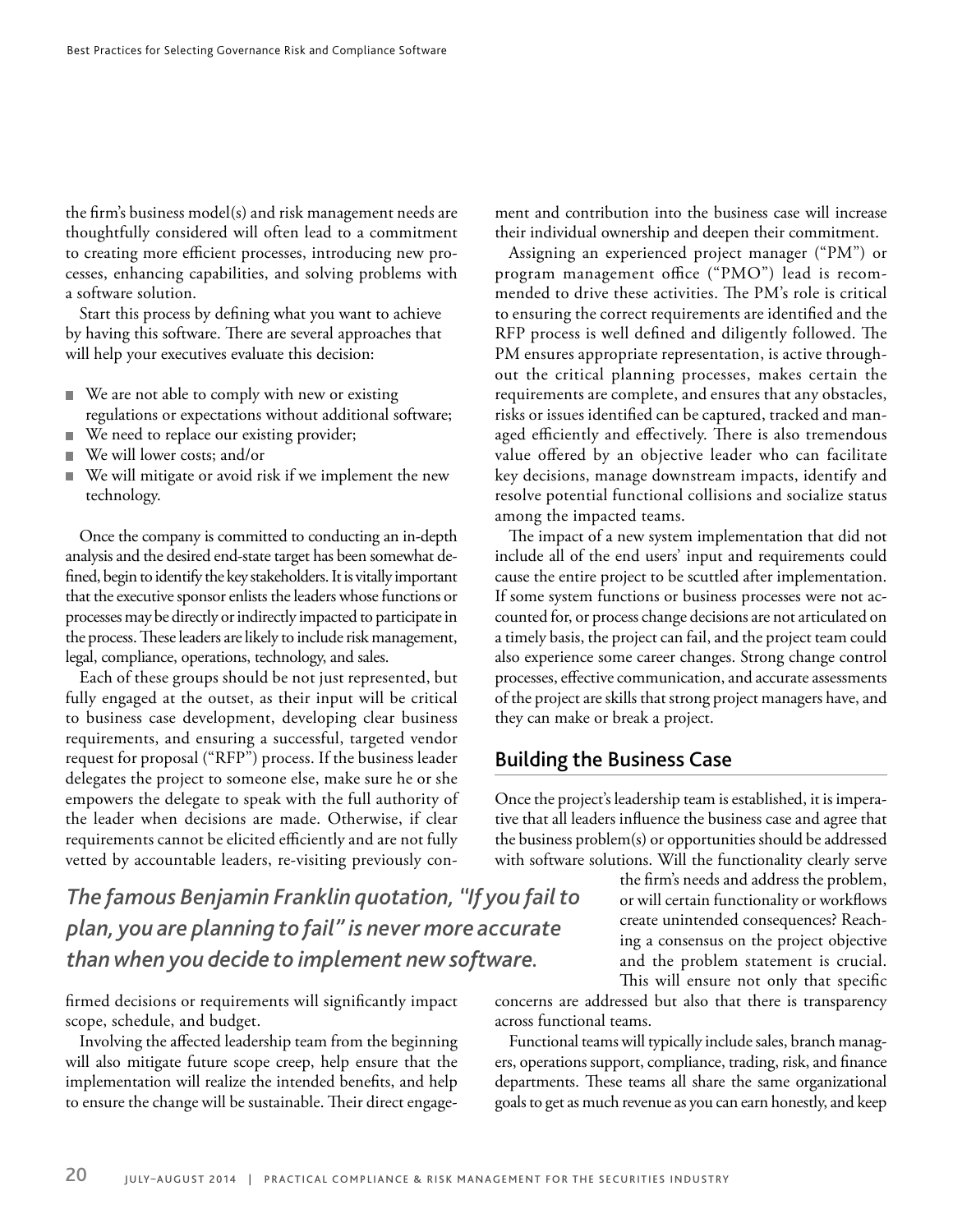from plaintiff's counsel, but likely have different requirements and needs. For instance, the branch, district and/or regional managers may want to know how to limit the likelihood of a registered representative missing a breakpoint while efficiently being able to enter orders while the compliance department may want to know how to find customers who have already missed the breakpoint and make sure they are made whole. The trading group wants to make sure the orders are transmitted and settled appropriately, while the finance department wants to make sure commissions are paid efficiently and accurately. One issue with different perspectives and goals makes the organization better when everyone comes together to create a solution.

Dependencies and process handoffs must be apparent and requirements must be assigned to the appropriate business owners so accountability is clearly established. There are certainly areas where shared or secondary interests need to be documented to keep the interests of the entire firm aligned with the project.

Key components of the business case are:

- 1. A clear problem or opportunity statement
- 2. Background and supporting data
	- Why does the problem exist?
	- Why is it important or relevant to the business?
	- What are the key factors feeding the issues?
	- $-$  What are the current risks and issues facing the firm to be mitigated or resolved?
	- What are the business impacts if these risks are realized or if nothing is done?
	- Are there other ways to achieve the same goals?
- 3. Options with estimated or "order of magnitude" (OOM) costs and benefits. Parameters to consider for each option include:
	- Cost High, Medium, Low
	- Advantages quantify and qualify what will be achieved
	- Disadvantages what desired results may not be realized
	- Time horizon Long, Intermediate or Quick
	- Degree of resolution or percent mitigated How congruent is the option with the problems being targeted?
	- Resources required sufficient or constrained
	- Evaluating the risks of doing nothing
- 4. Recommended Next Steps Set expectations on what you will do next and when to expect updates

**The problem statement** should clearly define each of the opportunities and pain points being experienced, the potential risks facing the firm and the impacts of not addressing each one. How much pain (or cost) is the firm willing to endure as a result of not addressing the problems? A common process inefficiency is the business unit's dependency on constrained IT resources to change a code within a daily supervisory or complaint tracking report. FINRA is changing the reporting requirements soon. If the technical team is not equipped to make these changes in a timely fashion, there is a financial and regulatory risk to the firm. If you are evaluating a complaint tracking system, an important functional requirement may be "easily configurable parameters and codes by non-technical resources." This additional requirement may be an additional cost, but the flexibility may mitigate potential non-compliance scenarios. There may not be a business or regulatory problem per se; however, the opportunity may be too compelling to pass up. There may be a better way to govern the organization, manage firm-wide risk, and keep the firm in compliance. You can and should also consider that not all efficiencies in GRC software are realized by reducing headcount and direct cost reduction. Increased executive confidence using a robust GRC management program may be difficult to quantify; however, you can point to the experiences of other firms to show a business benefit.

**Background considerations include**: Has the firm completed a comprehensive risk assessment that considers regulatory, market, reputational, operational, and technology exposure? Are the firm's business models and associated regulatory requirements clearly understood? Are the most impactful threats to the firm, the markets and the clients addressed in the risk management plan? Is the compliance management planning process an ongoing activity and is it in a form that it is flexible enough to meet and/or exceed regulatory scrutiny in a rapidly changing environment?

It is critical to fully understand and agree upon the contributing factors to the Governance, Risk and Compliance processes. These are the specific criteria that justify the business case and must be addressed with the software solution. Some of the key contributing factors are regulatory changes, regulatory scrutiny, increasing customer demands/waning customer trust, constrained subject matter experts, business model changes, new product offerings, firm growth, and recordkeeping needs.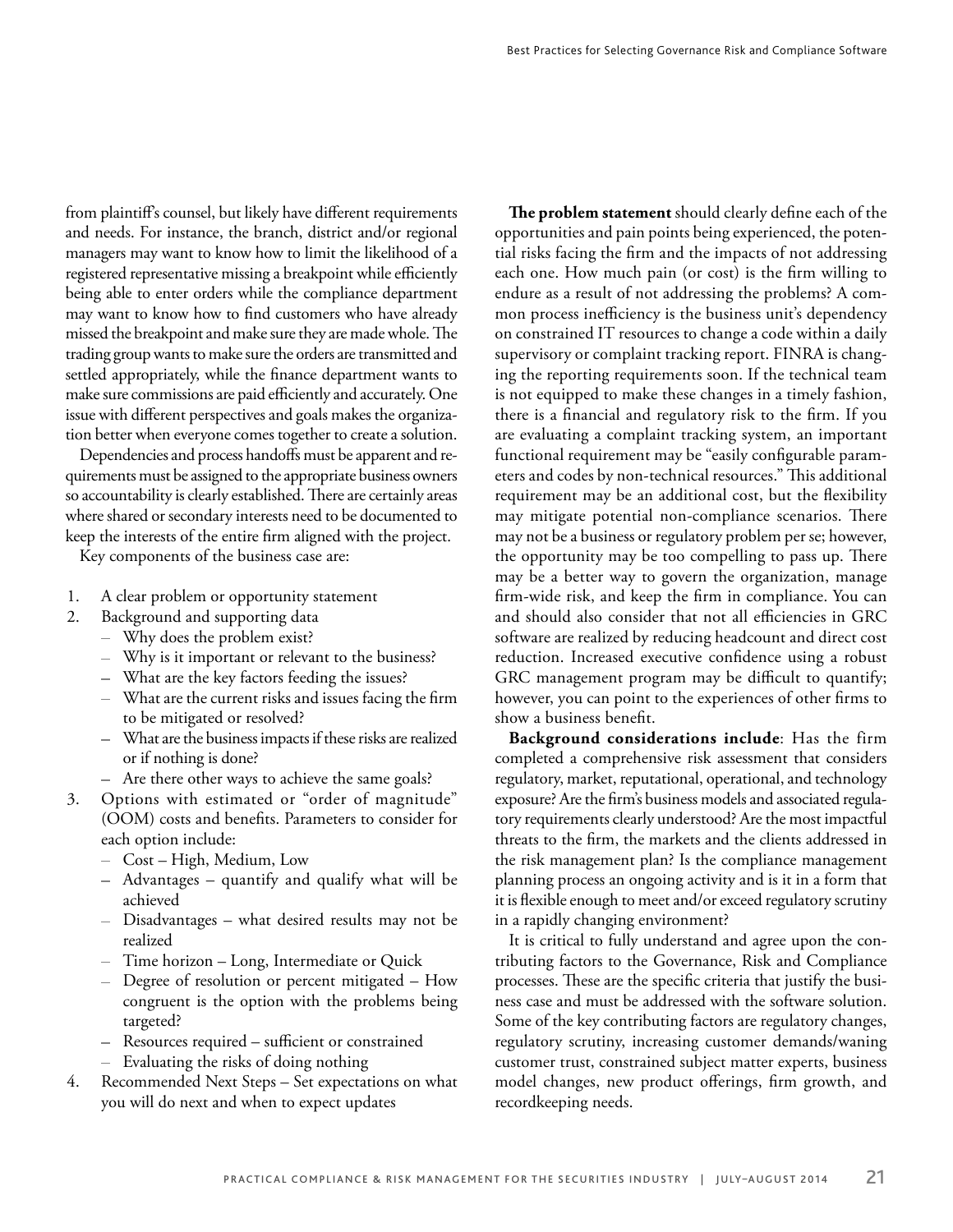Once these are defined, you can begin building a solid business case that is designed to garner executive level support at the outset, and board approvals when needed. A comprehensive, well-defined and agreed upon business case will lay the foundation for all future work, with successful implementation. The primary tenets for building the request for proposal ("RFP") are:

- A clear problem or opportunity statement
- Market, client and regulatory factors influencing the risk environment
- Overall business risk assessment

A thorough, well thought out business case analysis is only the first step. In order to gain executive level support to proceed, it is imperative that we clearly define what is being solved. Creating 'vision-lock' with the executive sponsor(s) will be key in driving any such initiative from the top down. Define the issues and challenges clearly, outline the business groups affected and explain how they are impacted, then identify who will be the key stakeholders for the project.

*The process of selecting Governance, Risk and Compliance ("GRC") software is no different. The best implementations have a disciplined approach with process, people and technology aligned to achieve a*  common and well-defined goal.

Once stakeholders are identified, socialize the overall executive sponsor(s) goals for the project. Gain stakeholder consensus for the business case and how it will be developed and vetted. Accountability for the program can be further secured by gaining each leader's formal approval of the business case.

Finally, present the business case back to the executive sponsor(s), and be sure that you have aligned the business case with the sponsor(s)' initial and current vision.

#### **Preparing for the RFP**

A Request for Proposal is a technical component that can be utilized to help solve a business challenge. Prior to creating an RFP, there are many things to consider. Gathering accurate,

clear requirements and asking the right questions of your vendor pool will help ensure the selection process identifies the best solution for your firm.

#### **Defining Requirements**

Requirements should be categorized as either functional or non-functional. Functional requirements describe specific behaviors of the system, such as a specific need for a business user of the application. Examples of functional requirements might be the ability to track edits to a risk assessment and highlight who made the changes, and what changes were made before the manager or risk owner accepts the change. The system needs this capability to support the user experience you want. A non-functional requirement is what is required to operate a system, such as the need to have the right architecture and appropriate information security controls.

Involve the information technology ("IT") team early in the requirements process. The IT team can help identify the appropriate technical environment for the planned software, ensuring compliance with your organization's IT policies.

> The IT team can also document system and non-functional requirements such as configuration, data and physical security, privacy, performance specifications, environment compatibility, peripheral equipment interfaces, vendor technical support, and scalability concerns.

> Will this solution 'fit' on your current platform and within your organization? The business team will be accountable for

defining the current state and predicting the future business  $model(s)$  and  $product(s)$ . The compliance team should be consulted on recent and pending regulatory changes. This will help ensure the solution is configurable and scalable to meet your needs. For example: Does your firm intend to grow through acquisition of another firm? Can your system maintain and process additional transactions without slowing down the system's performance? Will your firm create new products? Can these new products be easily configured and supported?

It is important that all stakeholders are involved in a kickoff meeting to start defining requirements. Make it clear that it is vital that everyone participates, or it may result in missed requirements, scope creep, budget overruns, and delayed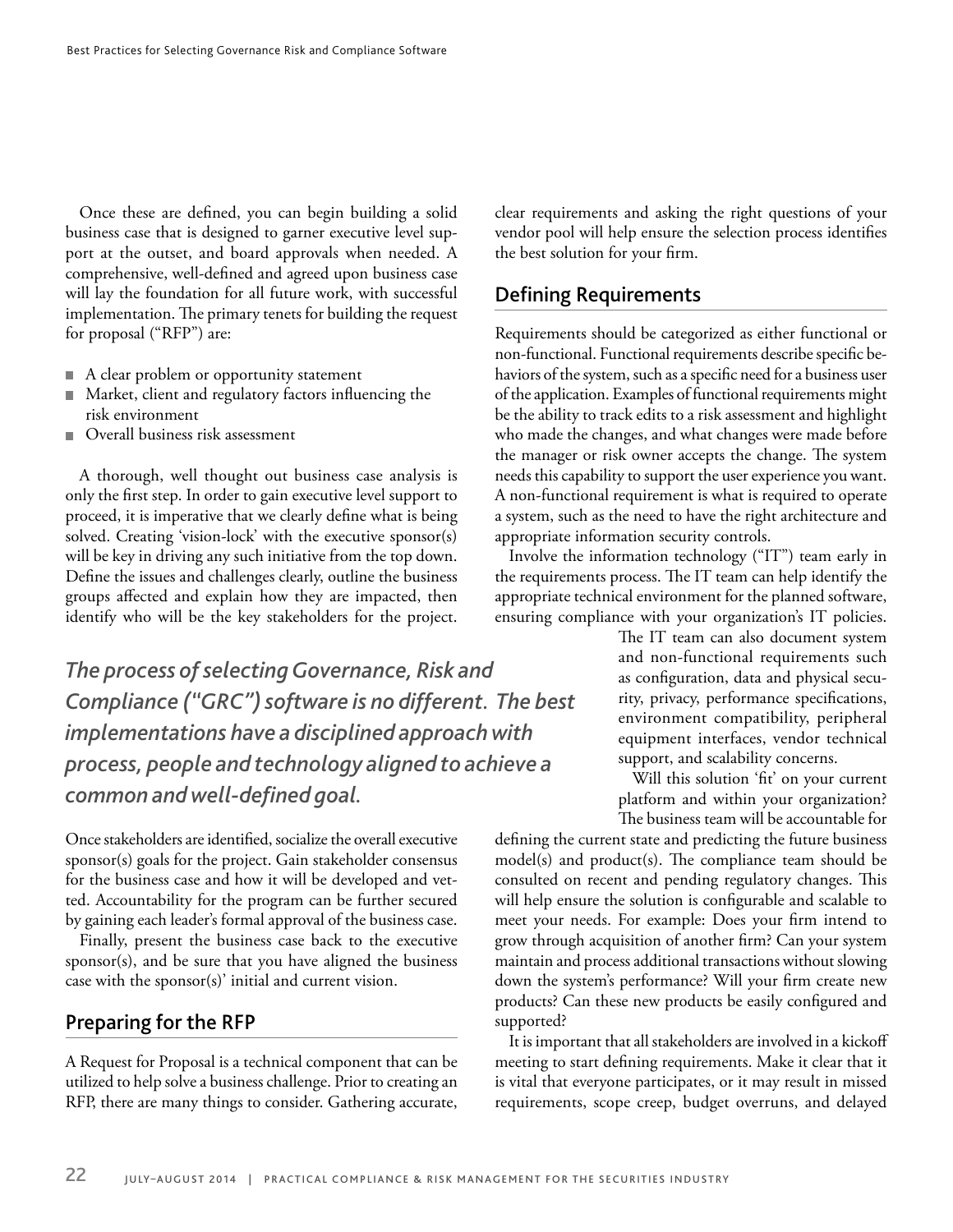time lines. The initial meeting can include a brainstorming session where key principals and requirements are gathered at a macro level. Once the requirements are documented, they should be circulated for all stakeholders to review and make sure all the high level requirements are covered.

The next session will be more detailed and should be scheduled for a longer period of time; it is common to have this meeting off-site or after hours. At some firms, this can be the most effective way to get all the stakeholders focused on the requirements, without distractions.

Always develop your RFP with existing and future business models in mind. It takes investments of both time and resources to implement change, and having an efficient means of implementing change will save both over the life of your software. Your business will continue to evolve. It will and should be able to evolve as you identify new requirements and opportunities. Will your software solution be able to evolve as well? It takes investments of both time and resources to implement change, and having an efficient means of implementing change will save both over the life of your software. It is important to ensure that the chosen software solution will provide your organization with solutions that not only meet today's requirements but also have the flexibility to meet the requirements of the future of the organization.

Key components of the solution and requirements assessment (examples):

- Functionality What are the tasks that need to be performed by the system? *Examples:* 
	- Ability to track investigations of a representative who received a complaint
	- Ability to report complaints to FINRA with preformatted data
- Business Process What are the current and future states of the business?

*Example:* 

- All representatives have unique rep codes which roll up to a branch; however, representatives can change branches. If a representative moves, the complaint should follow the representative and roll up to the new branch location
- Compliance must review all complaints prior to reporting them to FINRA and the sign off should be maintained by

the system – What are the rules that need to be followed within the application?

*Examples:* 

- Users cannot save a complaint record in the system until it is associated to a rep code and his/her current branch location
- The system cannot submit the report until the Compliance has performed its review
- Usability How does the system need to be used, and by whom?
- Scalability Can the system grow with your company?  $\mathcal{L}_{\mathcal{A}}$
- $\Box$  Configurability Can the system be easily configured by the user to meet the business model and regulatory requirements?
- Ability to stay current ('update-ability') How does it keep up with the regulatory changes?
- Maintenance costs and support  $-$  Can it be efficiently supported?
- Intuitiveness and usability  $-$  Will it be readily adopted by the user pool?
- $\blacksquare$  Vendor reliability Does the company providing the software have sufficient experience, financial stability, and support infrastructure to ensure the success of the software?

Once the requirements are gathered, it is time to prioritize. To assist with this, requirements can be grouped into the following:

- Requirements which must have functionality
- Requirements which should have functionality
- Requirements in which functionality is optional  $\blacksquare$

Also, consider creating a consistent scoring process for the responses, weighting the areas appropriately based on importance. The categories will help prioritize and assist with the vendor selection process. Vendors who can address the majority of your critical categories will be highly ranked. A vendor who cannot address the 'must-have' functionality should quickly be eliminated from the list.

Once all of the requirements have been defined, categorized, and prioritized, all of the stakeholders need to sign off on the document prior to moving to the next step.

**Note:** After the current and future conditions are modeled, if a software vendor only fits current conditions, you should strongly consider eliminating the vendor from the list.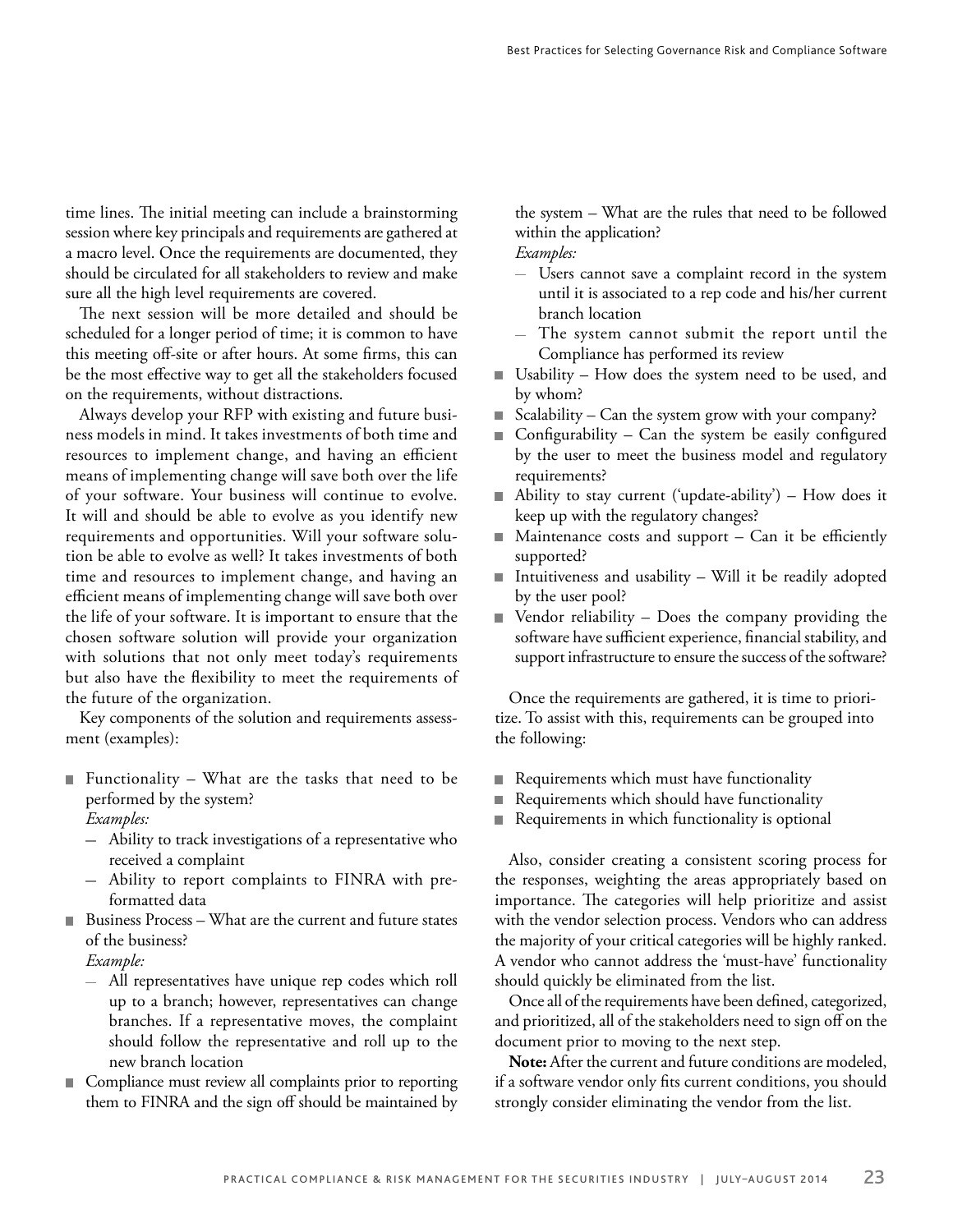#### **Research**

It is important to do your homework. When you are sending out your RFP, limit your evaluation to the select providers that you are willing to partner with. Identify the leaders and evolving leaders in the industry by talking to your network, reviewing industry journals, and searching vendor websites. Consider attending an industry conference that draws software vendors, to see what is available. When you are ready, reach out to vendors you may be interested in, and request a meeting and demonstration.

#### **Web Meetings/Demos**

Each vendor should be able to demonstrate their solution in person or via a web meeting. In these initial meetings, web meetings prove to be a cost-effective and efficient way to meet the team, see the product, and openly communicate with the vendor. Develop your initial reaction to how user-friendly the product appears to be, the quality, and the robustness of the product. The meeting may also give you some insight into their company, how easy the employees are to work with, and if they are customer service oriented.

Ideally, you should send an RFP to at least three but no more than four to six companies, as it can become cumbersome to manage the RFP process effectively. Thorough and targeted vendor research will be important.

#### **What is Included in an RFP?**

An RFP is a tool that allows the business to objectively evaluate each of the software vendors. The RFP should clearly outline the following: Background on the Buying Organization, Description of Challenges, Objectives, Guidelines, Key Milestones and Activities, Business and Technical Environment, Requirements, Evaluation Criteria, Testing Processes, Training Processes, Success Factors, Service Level Expectations and Total Project Cost.

Think of all of the ways you can be surprised by service from a vendor and make sure to address the key points. For example, will you be fully supported under your maintenance fees, or will there be a limited amount of support with hourly charges for "out of scope" support? How will upgrades be handled? Is software licensing on a corporate basis, per user, per machine, perpetual or annual?

#### **How to Evaluate Vendors - Scoring**

It is important to create an evaluation system for each response. This list should match all details listed within the RFP, and they should be prioritized, weighted and ranked per vendor. A simple sample of how to organize the scoring is listed below:

#### **Table 1**

| <b>Detailed</b><br><b>Functional</b><br><b>Requirement Requirement Priority</b> | Explanation<br><b>of Functional</b> | Score<br>$(1-10)$ | Vendor 1   Vendor 2   Vendor 3<br>Score<br>$(1-10)$ | Score<br>$(1-10)$ |
|---------------------------------------------------------------------------------|-------------------------------------|-------------------|-----------------------------------------------------|-------------------|
|                                                                                 |                                     |                   |                                                     |                   |

A firm also needs to identify deal breakers, which are the criteria that will immediately eliminate a vendor. This must include security and privacy needs. For example, if a vendor is not able to encrypt and secure your data behind appropriate authentication controls, it should be eliminated from the list. Some deal breaker questions to ask are:

- Does the vendor have adequate disaster recovery programs that meet your objectives and tolerance for risk?
- What kind of background checks do they run on their employees and vendors?
- Do they have adequate physical security controls at their offices and data centers?
- How will they communicate and implement changes?
- Do they have a balance sheet and income statement that  $\overline{\phantom{a}}$ shows they will be able to support you, or can you own and manage the code if the business fails?
- If you run Oracle throughout your firm and they only run on Microsoft, will the cost to switch be prohibitive for your IT team, as they will have to support multiple database platforms?

**Note:** When requesting and evaluating pricing, the comprehensive Total Cost of Ownership ("TCO") should be considered. This includes the initial expense of the product and the ongoing expenses, which include maintenance, upgrades, service and support, networking, security, training, and software licensing. It is highly recommended to involve your finance and accounting partner(s) in the RFP preparation, scoring, and final evaluation processes.

All scores need to be shared with all the stakeholders, and they must sign an agreement of who are the top vendors.

Once you have identified the top vendors, it is now time to visit the vendors on-site.